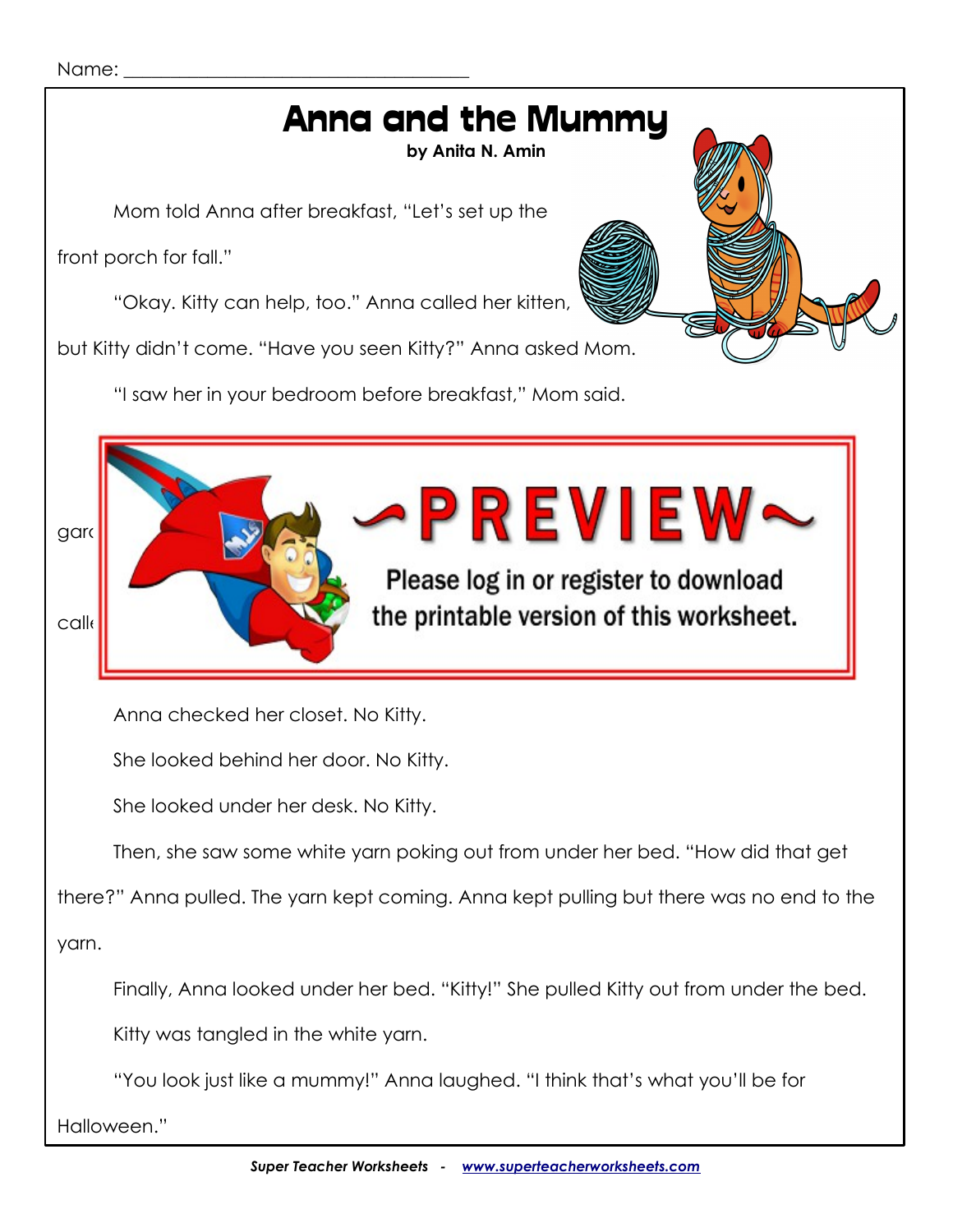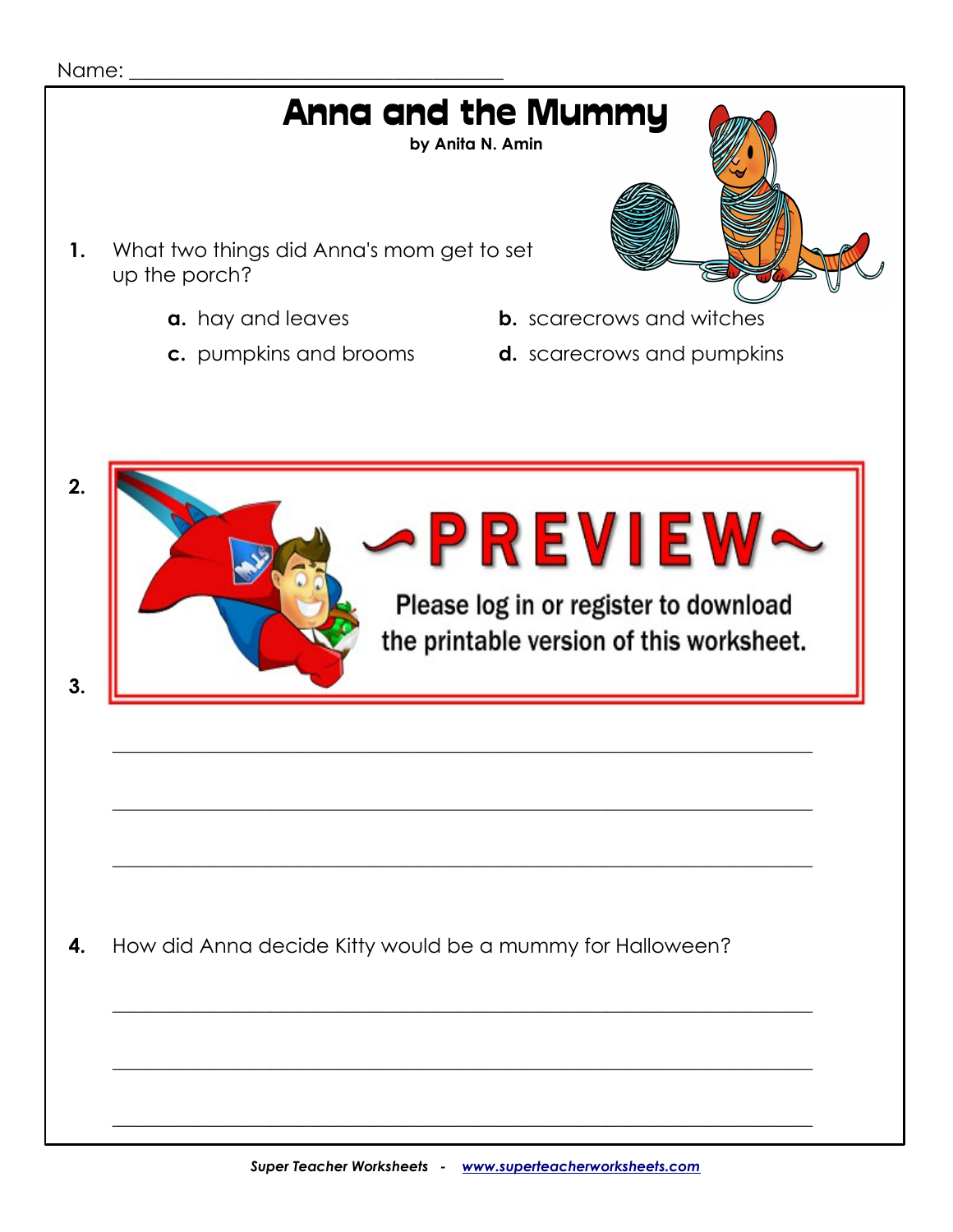Name:

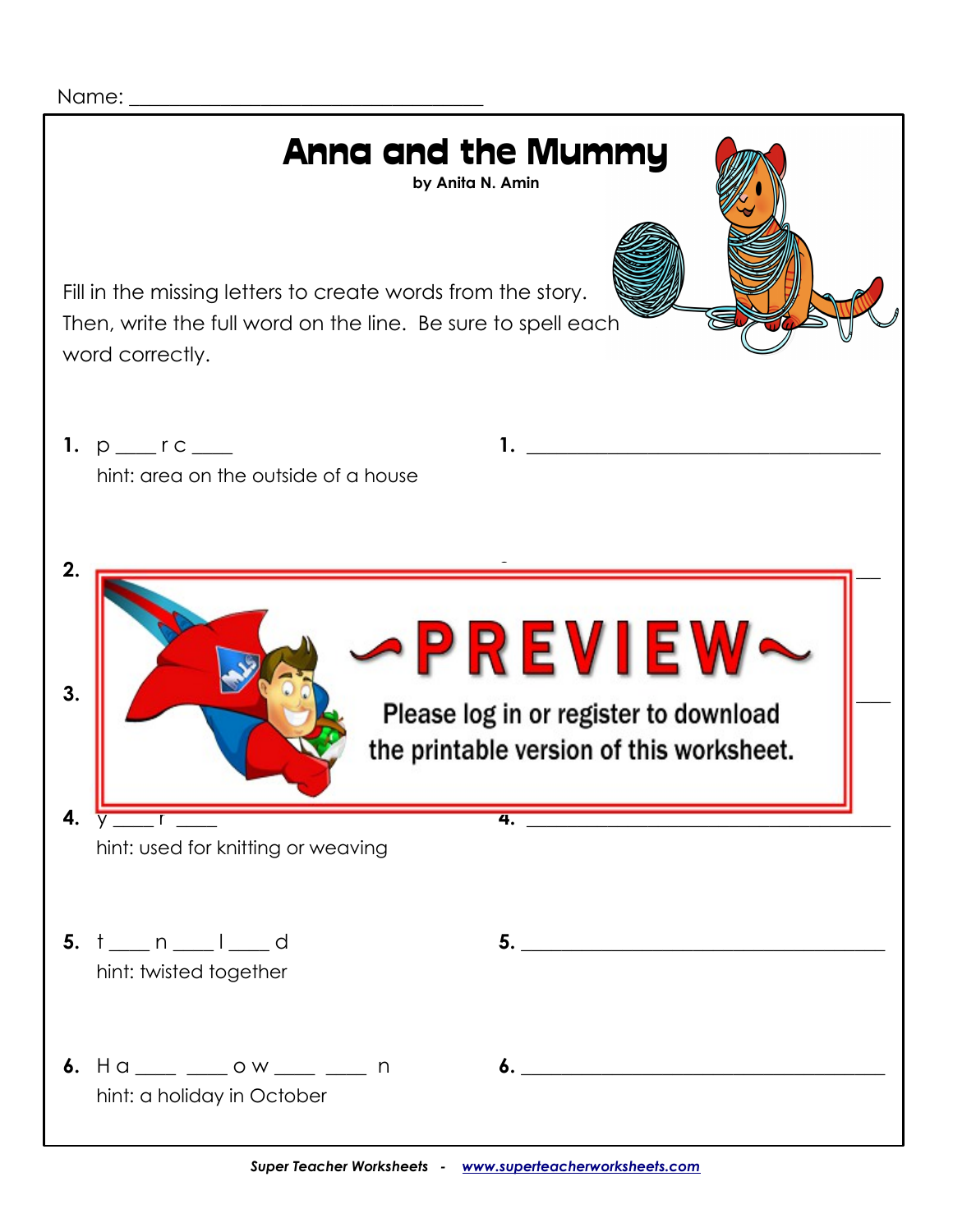## **ANSWER KEY**